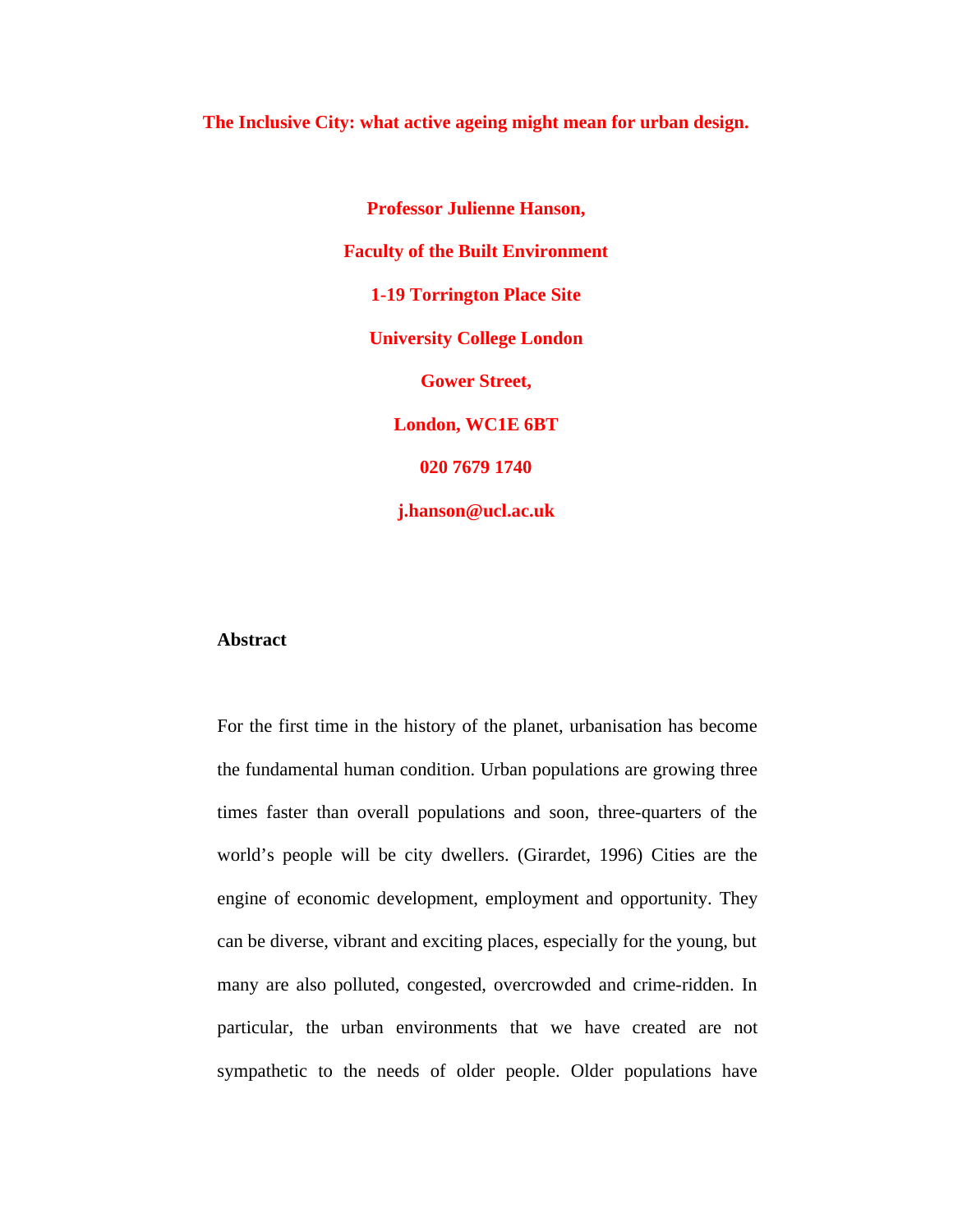therefore 'voted with their feet' by retiring to the seaside, the suburban fringes of traditional small market towns or to the countryside. Drawing on the proposition that emerging 'cultures of ageing' (Gilleard and Higgs, 2000) are redefining people's aspirations in later life, it will be suggested that strategies for 'active ageing' will be accompanied by a more positive attitude towards urban living. Older people have much to gain from living in cities, and cities will undoubtedly gain immeasurably from balanced communities that include older people. This presentation therefore considers how our urban centres can be redesigned so as to recruit and retain a greater proportion of older people. (200 words)

## **Architectural disability**

'Architectural disability' is a term used (Goldsmith, 1997) to describe how the design of buildings and places can confront people with hazards and barriers that make the built environment inconvenient, uncomfortable or unsafe. Buildings can disable or handicap children, adults with babies in pushchairs, larger, taller or smaller people and those carrying heavy loads. However, one group is particularly prone to being a victim of architectural disability, and that is older people.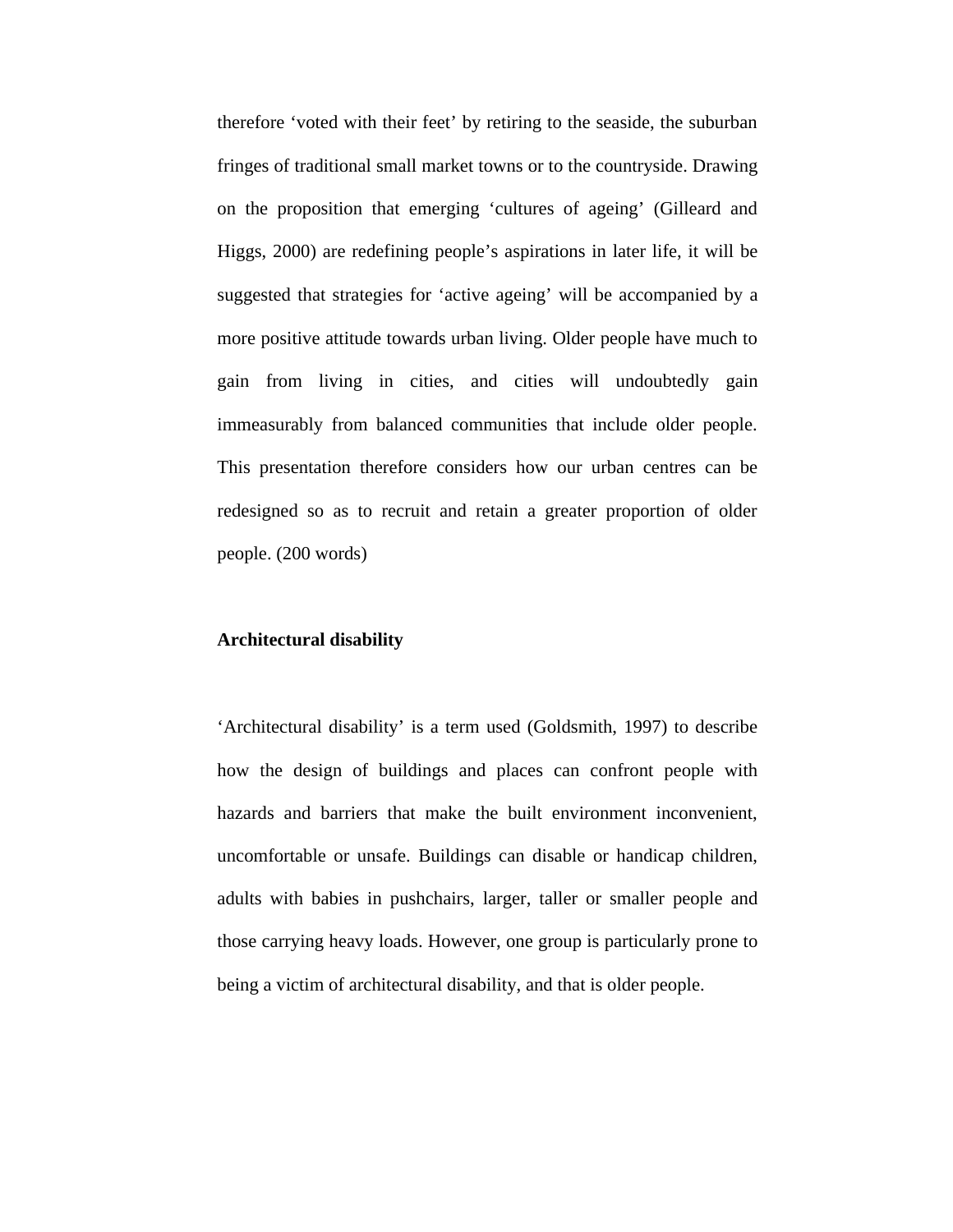Lawton (1974) has concentrated on how the built environment can restrict options for older people. He warns that either a drop in competence or an increase in environmental pressure could account for the apparent negative effects of ageing. More positively, he asserts that small improvements to the older person's physical environment may produce a substantial reduction in environmental pressure, so that "the payoff for effective environmental intervention is very high for older people in poor mental or physical health", (Lawton, 1974 :259). This passing observation is highly pertinent to active ageing, for every reduction in environmental pressure that is achieved through good design enhances people's opportunities to age more actively. In this sense, the environment has the potential to be therapeutic rather than disabling.

# **Environment issues**

There are many strategic and detailed environmental issues that have a direct impact on older people's lives. These include:

- Household growth
- Household location
- Local centres and services
- Transport
- Technology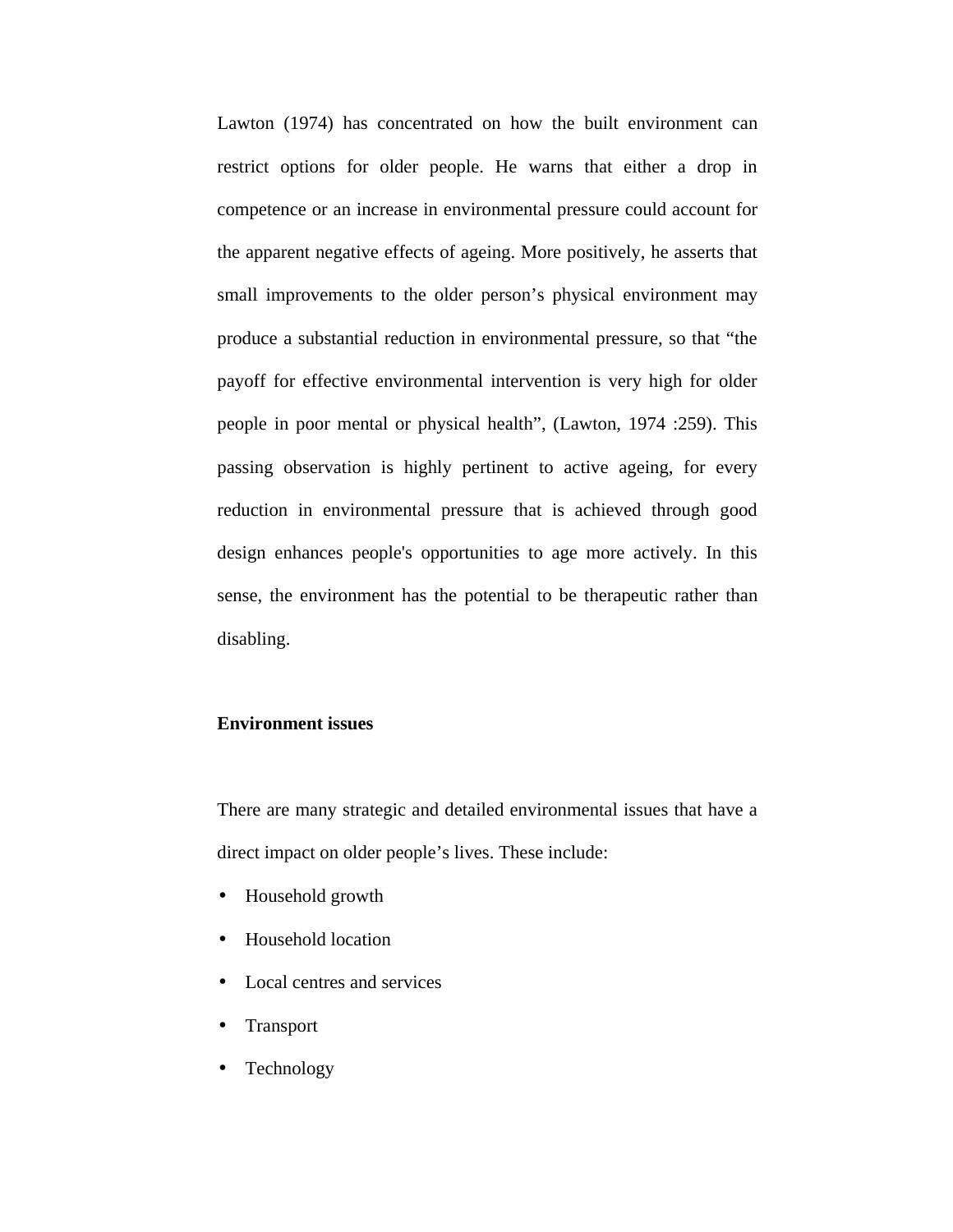- Living independently, and
- Universal design.

How society responds will have a major impact on the potential for 'active ageing', and the proportion of elders who are able to translate this vision into a reality. Of course these disparate issues come together as a seamless whole in the environment we use, experience and move around in. In arriving at clear policies and goals for the future, we need to ensure that decisions that are taken ostensibly to help older people to age more actively neither insult people's aspirations nor conflict with the aspirations and values of others.

# **Rural idyll?**

Historically, older people were one of the main residential groups within or close to town centres. Urban living was perceived to be beneficial to older people because they were within easy walking distance of large concentrations of attractions, amenities and facilities. However, today's generation of older people tends to move out of towns and cities on retirement, partly as a result of the cycle of neglect and decline which has occurred in many urban centres. Today, a common pattern on retirement is to move from the family home to the countryside or coast. Yet this may present problems for the older resident as rural services decline. The vast majority of older people who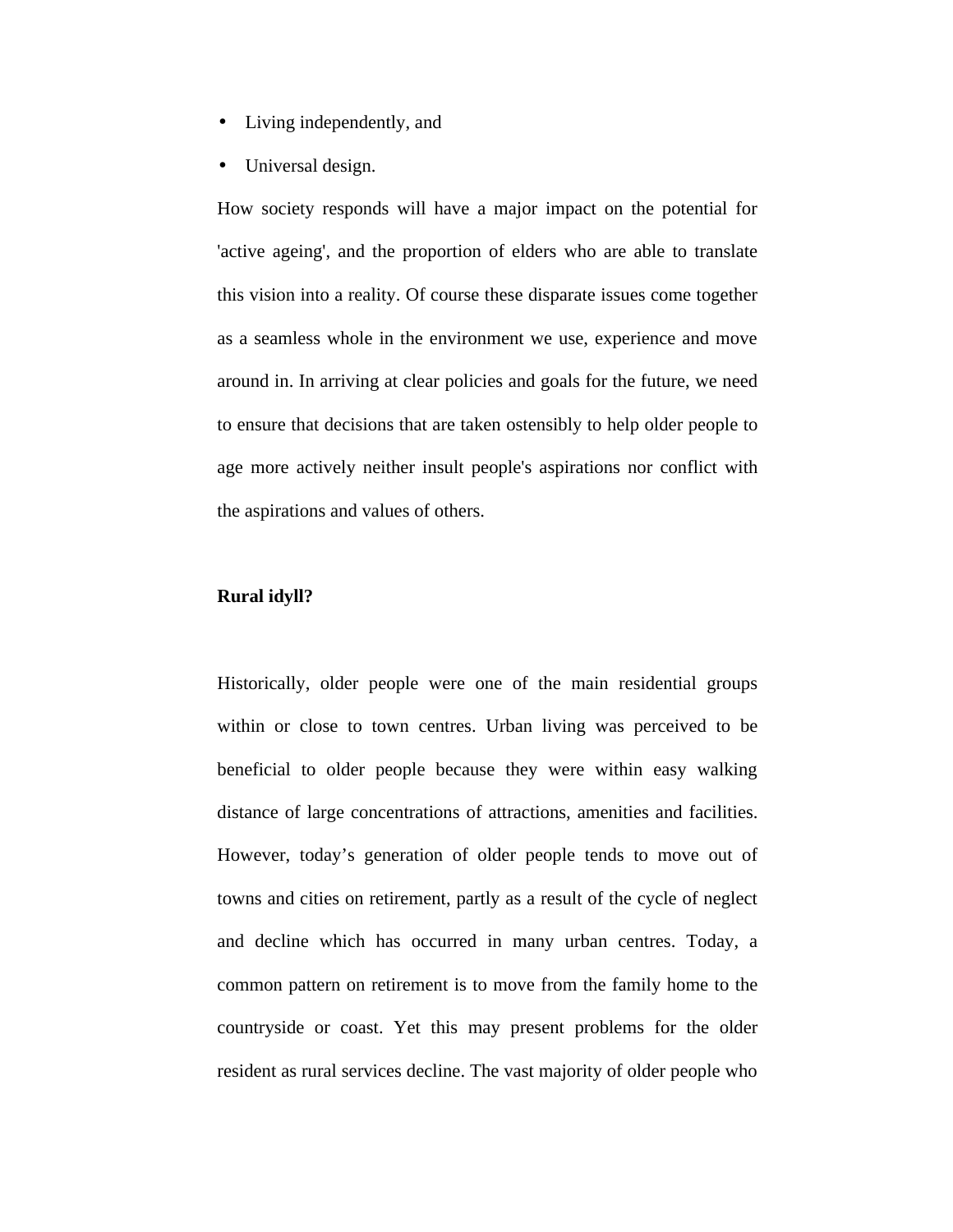live in suburban neighbourhoods also tend to suffer from a cocktail of problems such as expensive housing, inadequate public transport, poor levels of services, inaccessibility and social

For those who remain in the inner city, anecdotal evidence (Elderly Accommodation Council, in conversation) suggests that there is a shortage of suitable accommodation, both mainstream and specialised, close to the centre of many towns and cities. Specialist providers (McCarthy and Stone, in conversation) report a shortage of suitable, affordable urban sites for private retirement housing. The booming housing market in the south-east of England may provide windfall profits for older owner occupiers but it is presenting a serious barrier to in-migration among people of all ages from poorer areas, whilst key workers increasingly will be unable to afford a home close to the inner urban populations who are dependent on their support.

The location and social mix of housing are intimately bound up with access to amenities, social networks and information. Currently, much of the special provision for older people – both sheltered housing and residential / nursing care - is inappropriately located. Occupying an isolated location on the periphery of the town is known to be closely coupled to difficulties in letting sheltered housing (Tinker et. al., 1995). Some residential / nursing homes are located in secluded, semi-rural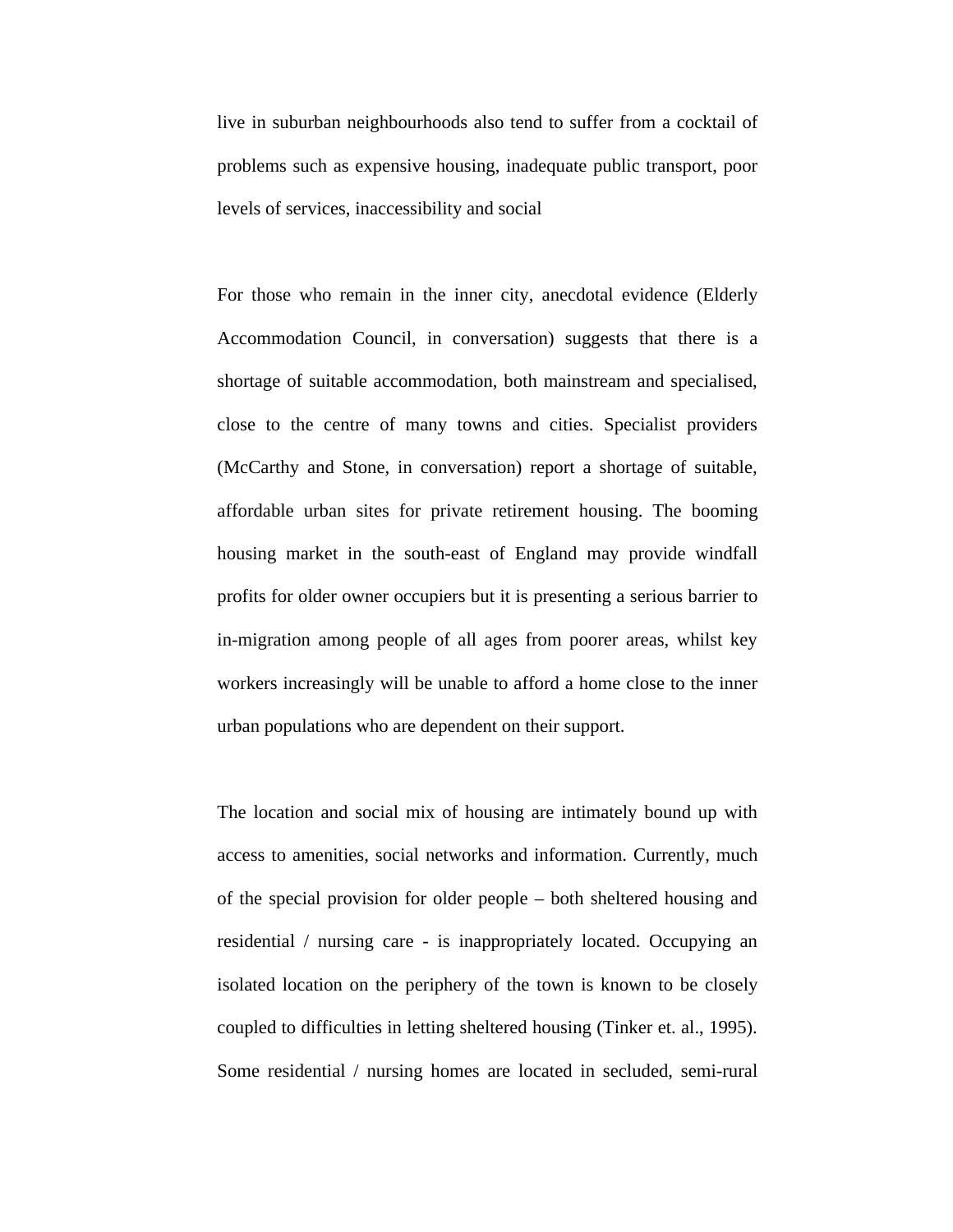settings, effectively confining less mobile residents to the home. Many older people who are living in their own homes choose, whilst they are still able to drive, to retire to a suburban location only to discover that the area has few local amenities and is poorly served by public transport. It has long been assumed that older people wish to 'disengage' from society in their twilight years, but this is increasing being recognised as an imposed and ageist stereotype. Recent research suggests that most older people wish to remain actively engaged and in touch with mainstream society (EQUAL, 2001).

It is not clear what the migration patterns of future generations of older people will be. However Doorling (1995) has established that older people are no longer flocking to the coasts upon retirement. Instead, older people today are seeking out the suburbs of the smaller market towns. Older people who can do so continue to leave the city centres but there is a residue of poor elders who cannot afford to 'escape' and others who positively wish to remain in a familiar urban setting. However, in the longer term, town centre living may also become more popular among the wealthy, particularly as the current generation of urban loft dwellers reaches retirement. In order for this to happen, town centres will have to develop attractive levels of amenity and service.

## **Design challenges**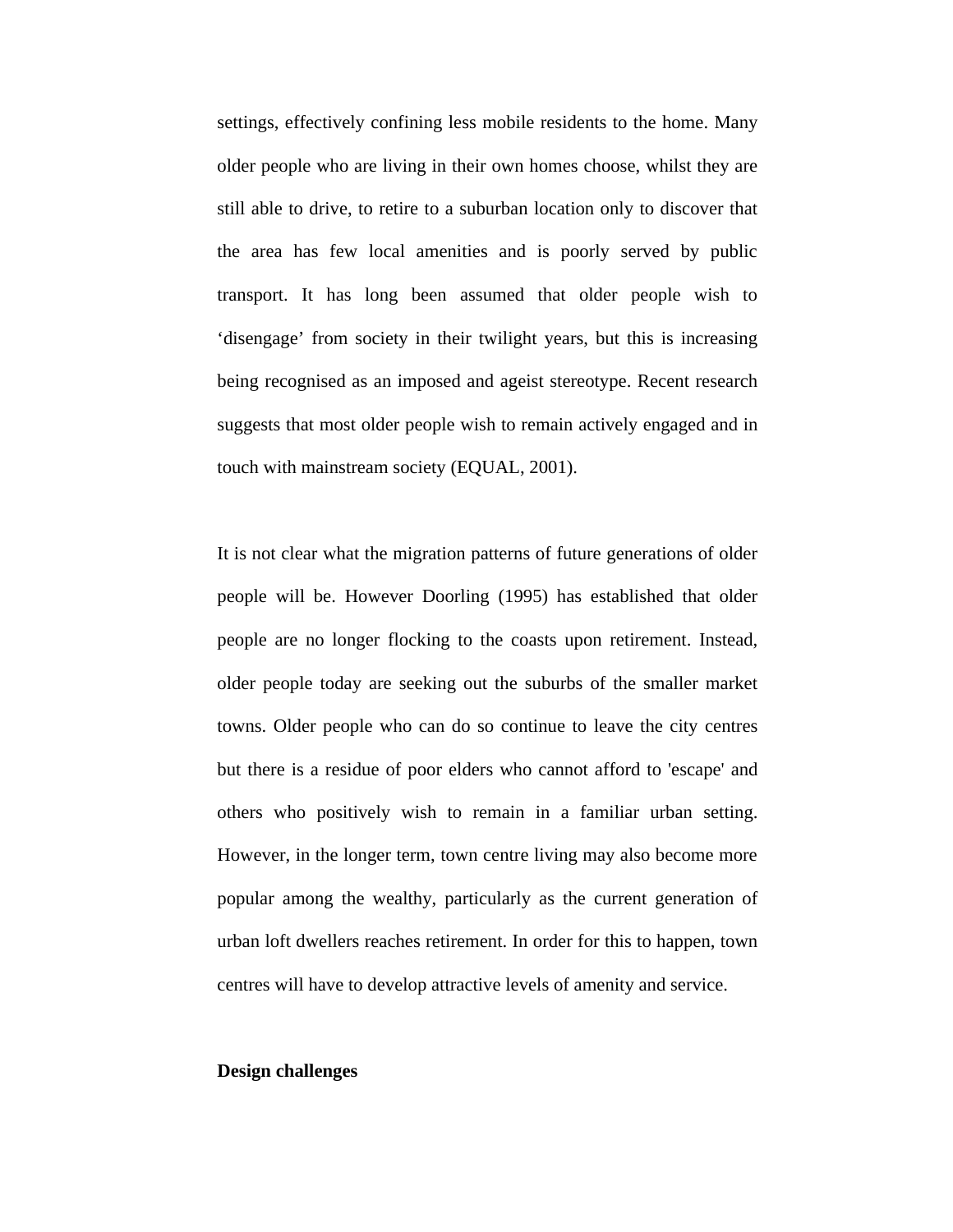So far as transport and street space are concerned, the DTLR's report on older people and their transport requirements (DTLR, 2001) has suggested that mobility is the key to reducing social isolation. Giving up driving is a difficult issue, signalling loss of adult status. A high proportion of older people is dependent on public transport, whilst others use community buses or taxis. Poor design features that currently deter older people from using town centres include:

- difficult access and changes of level
- poorly maintained pavements
- busy roads with few crossing points
- isolated unlit stops
- lack of adequate seating
- no public toilets and
- high, steep steps.

Older people are also vulnerable and at risk outdoors. Nearly half of pedestrians killed on the roads are over 60. An injury is six times as likely to be fatal to someone over 80 as for someone of 40. Other deterrents are safety, affordability, lack of information, unhelpful drivers and unreliability of public services. (DTLR, 2001). From a design point of view, the 'holy grail' is 'seamless travel' where one can move effortlessly from one mode of transport to another and between pick-up points and origin and destination of trips.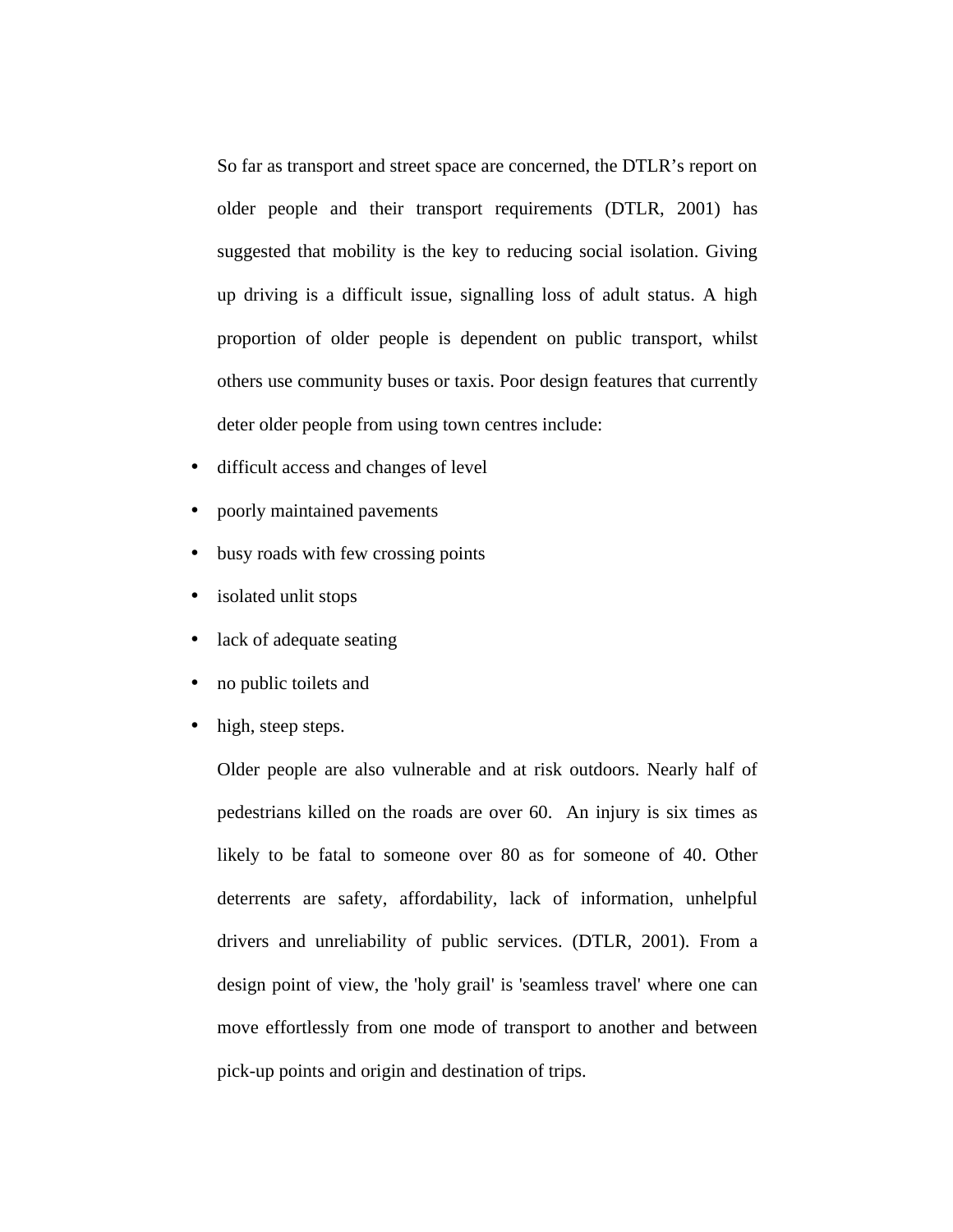Once one has arrived at the town centre, the 1995 Disability Discrimination Act has made a start in widening access to public buildings. There is a growing awareness that all building users should be able to carry out their work and leisure activities efficiently, safely and pleasurably according to their abilities. However, a compliance culture often means that the measures taken to widen access are little more than a token gesture. Key social trends identified by the government (DTI, 2000) suggest that this attitude will become increasingly untenable in the years to come. Forecasters confidently predict that tomorrow's older people will be more independent, diverse, active, consumer-conscious and vocal. The power of the 'grey pound' will give older people a powerful voice in the design of buildings, products and services and more people will use technology to support their chosen way of life.

So far as the design of neighbourhoods and communities is concerned, research suggests that most people in the UK want to live in 'balanced communities', defined as a combination of:

- High quality housing
- Safe, attractive environment
- Mix of house types
- Mix of tenures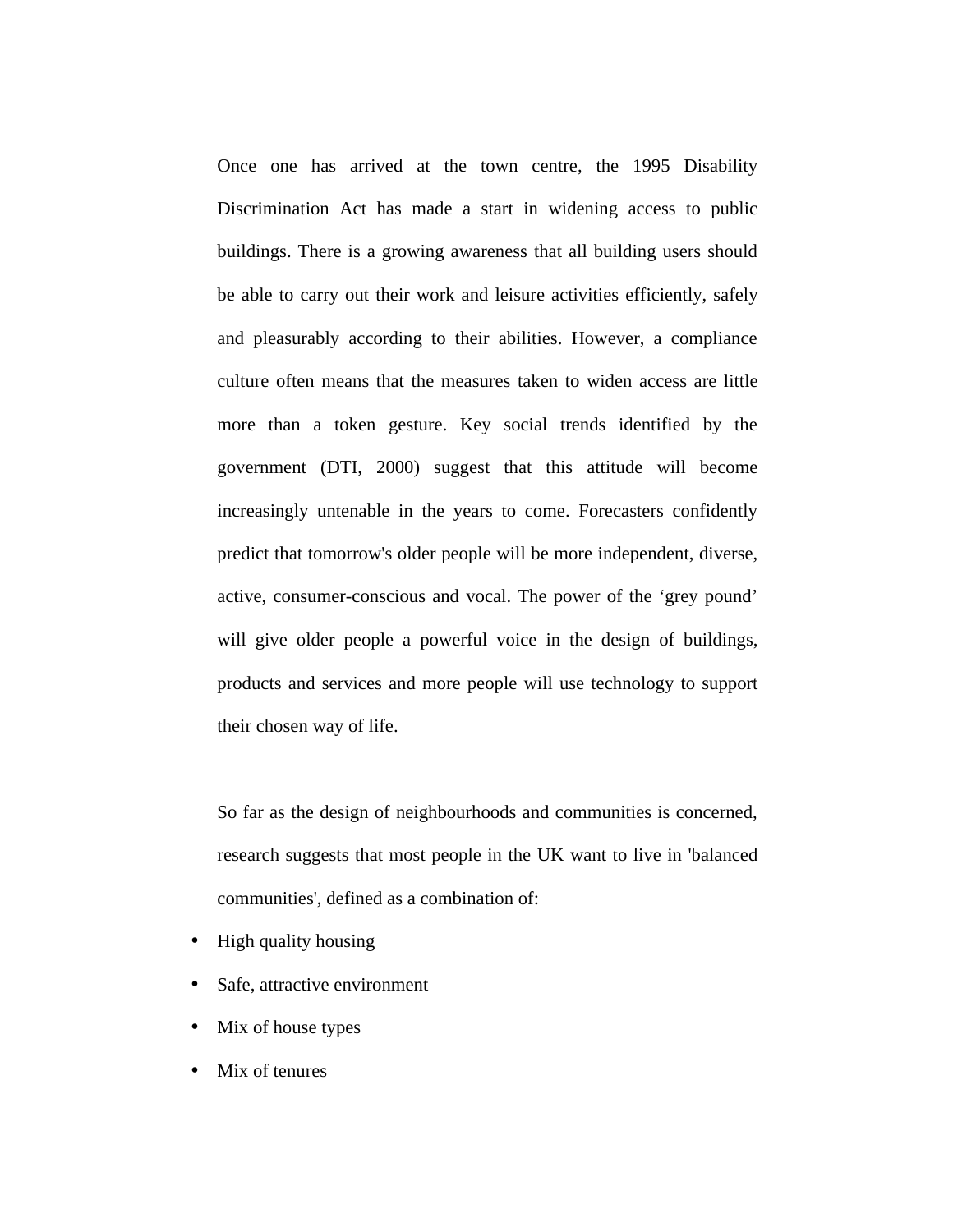• Variety of amenities.

This definition includes living within an inter-generational, all-age community. Older people have a great deal to offer to younger families, teenagers and children. Towns can tolerate great social diversity, including ethnic diversity, provided that this is not spatialised within an urban ghetto. However, there is growing tendency for older people to live in 'out of town' retirement communities. This could also mean that a greater proportion of older people will elect to live in an urban 'gated community'. These visions may either support or run counter to our current conceptions of active ageing.

## **Cultures of Ageing**

Radical social theorists like Gilleard and Higgs (2000) propose that in future people of all ages increasingly will define themselves by their chosen lifestyle and will be less circumscribed by externally ascribed attributes. Two emerging lifestyles - the 'third ager' and the 'age resistor' - that are both radical approaches to active ageing may soon begin to embrace a more positive attitude towards urban living that could contribute to the renaissance of our inner cities.

Third ages see later life as a unique time of independence from work, family ties and an opportunity to enjoy leisure. Cities provide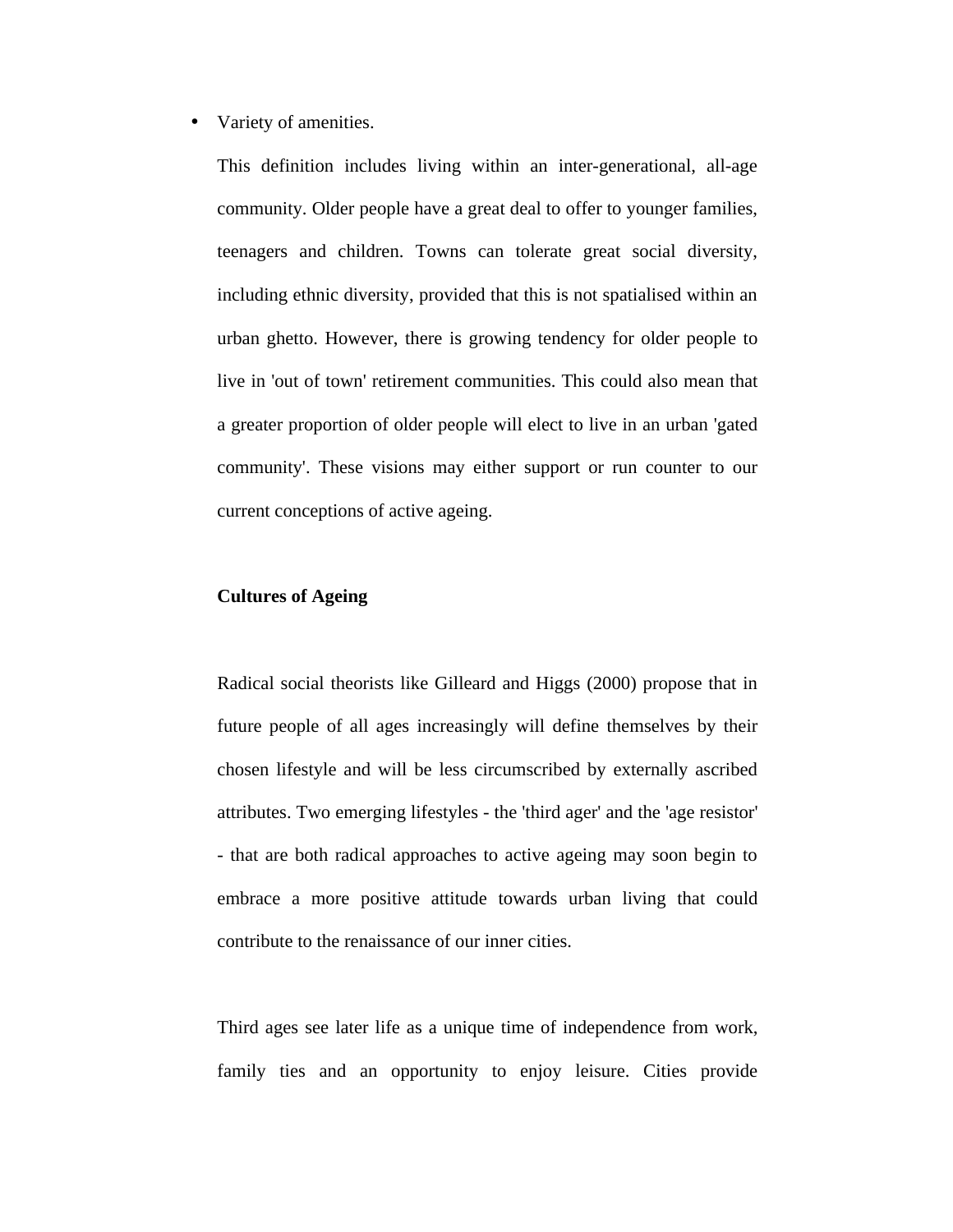unparalleled opportunities for going out and about, education, entertainment and self-fulfilment, as living in the city centre places the main 'theatres of life' on the doorstep. Age resistors choose to stay young rather than to grow old, asserting that functional ageing can be delayed by keeping fit, working-out, fashion and cosmetics, food supplements and body reshaping. Cities are dominated by youth culture. They have the concentrations of the health clubs, trainers and therapists that are necessary to support these goals. For practical reasons that result from their lifestyle requirements, both these sub-cultures may begin to recast the city as a desirable place to inhabit in later life.

A third group who may actively engage with the benefits of inner city living is the 'Generation M' of post-retirement workers. People in midlife today can look forward to about 30 years of active life and the country needs this pool of skills, talents and experiences. It is therefore likely that more people will continue to work longer as attitudes to retirement become flexible. Older workers who do not want to commute will choose to live in cities, close to the job market. Lifelong learning may also have a part to play. If people are to remain economically active for longer, they will need to keep updating their skills and expertise. Some older 'returners' to FE and HE will want to add to their skills bank but others will choose to study for pleasure.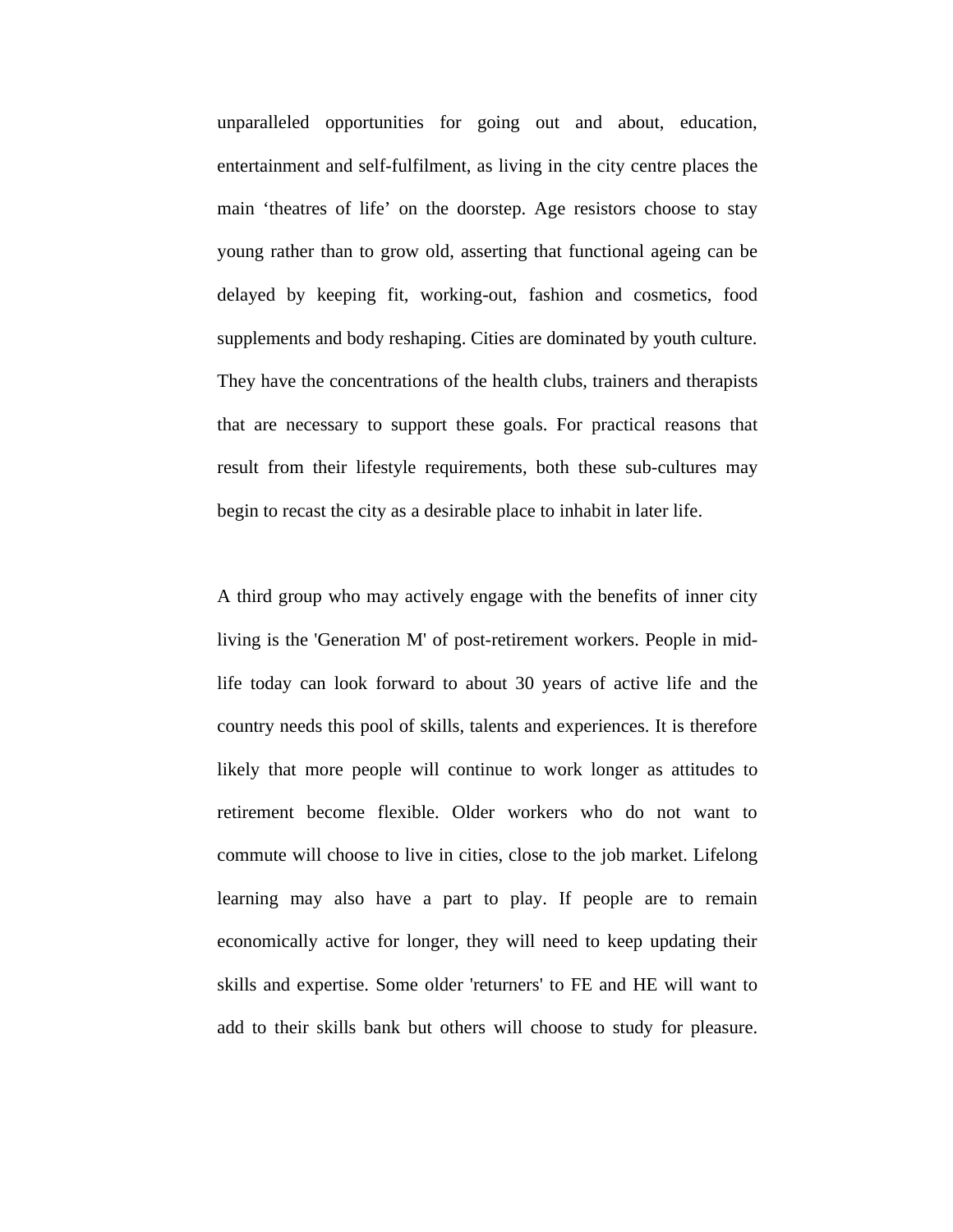Older students are not 'escaping from the nest' and so many will want to live close to their place of study; that is, in cities.

Many more people will benefit from an occupational or personal pension in future. Already, post-retirement incomes are increasing faster than average earnings. A greater proportion of older people will choose to spend their disposable income on cultural and leisure in cities, though it must never be forgotten that cities are also likely to contain concentrations of older people who are very poor. Finally, older people will be needed in many walks of life, to fill the gaps that are left in the social fabric as the number of younger people declines. Older people have the maturity, life skills, time and citizenship that are needed by charities and by voluntary and community based organisations. Social disadvantage is greatest in cities, so it is imperative that older volunteers choose this active, committed and engaged urban lifestyle in future.

# **Urban design comes of age**

People need to feel that the urban environment is attractive, friendly and safe, in order to live there. The re-vitalisation of the city is an important option for change that should facilitate active ageing. Older people are already one of the main user groups of traditional town centres. City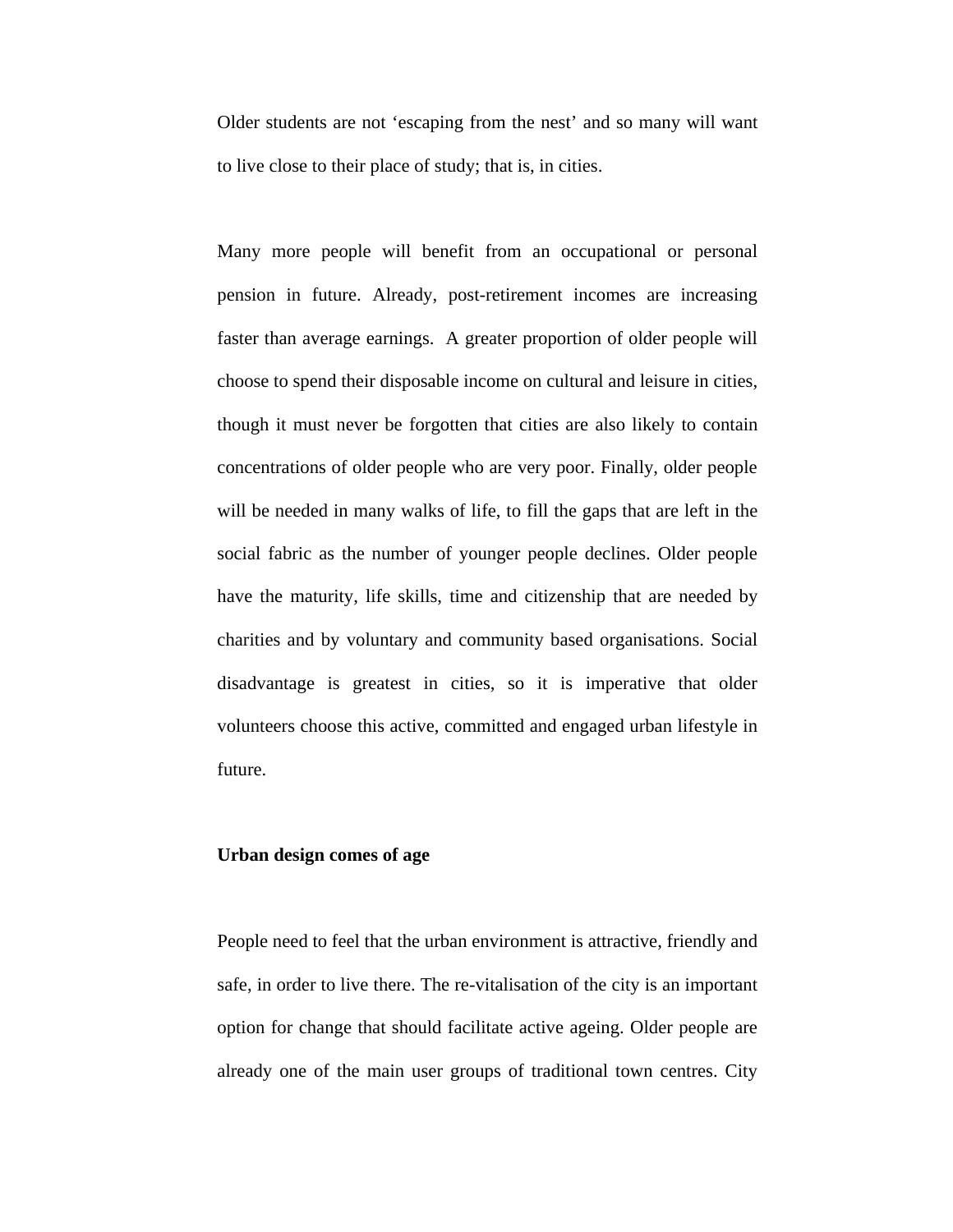centre living is an important option for tomorrow's older citizens, but if we fail to take this into account when adding to the stock of new houses or when designing the public realm, this will significantly reduce the choices and opportunities for us all to age actively in the years to come. (1990 words)

# **References**

DTLR, 2000, Older people: their transport needs and requirments, a report by W. S. Atkins for the DTLR, London

Doorling, Daniel, 1995, A New Social Atlas of Britain, John Wiley and Sons, Chichester, West Sussex

DTI, 2000, Foresight Ageing Population Panel, Design For Living Taskforce Report, DTI, London

Hanson, Julienne, Kellaher, Leonie and Rowlands, Mike, 2001, Profiling the housing stock for older people: the transition from domesticity to caring, Final Report of EPSRC EQUAL Research. Gilleard, Christopher and Higgs, Paul, 2000, Cultures of Ageing: self citizen and the body, Prentice Hall, Harlow, England Girardet, Herbert, 1996, The Gaia Atlas of Cities; new directions for

sustainable living, Gaia Books Limited, London

Goldsmith, Selwyn, 1997, Designing for the Disabled: the new paradigm, Architectural Press, London